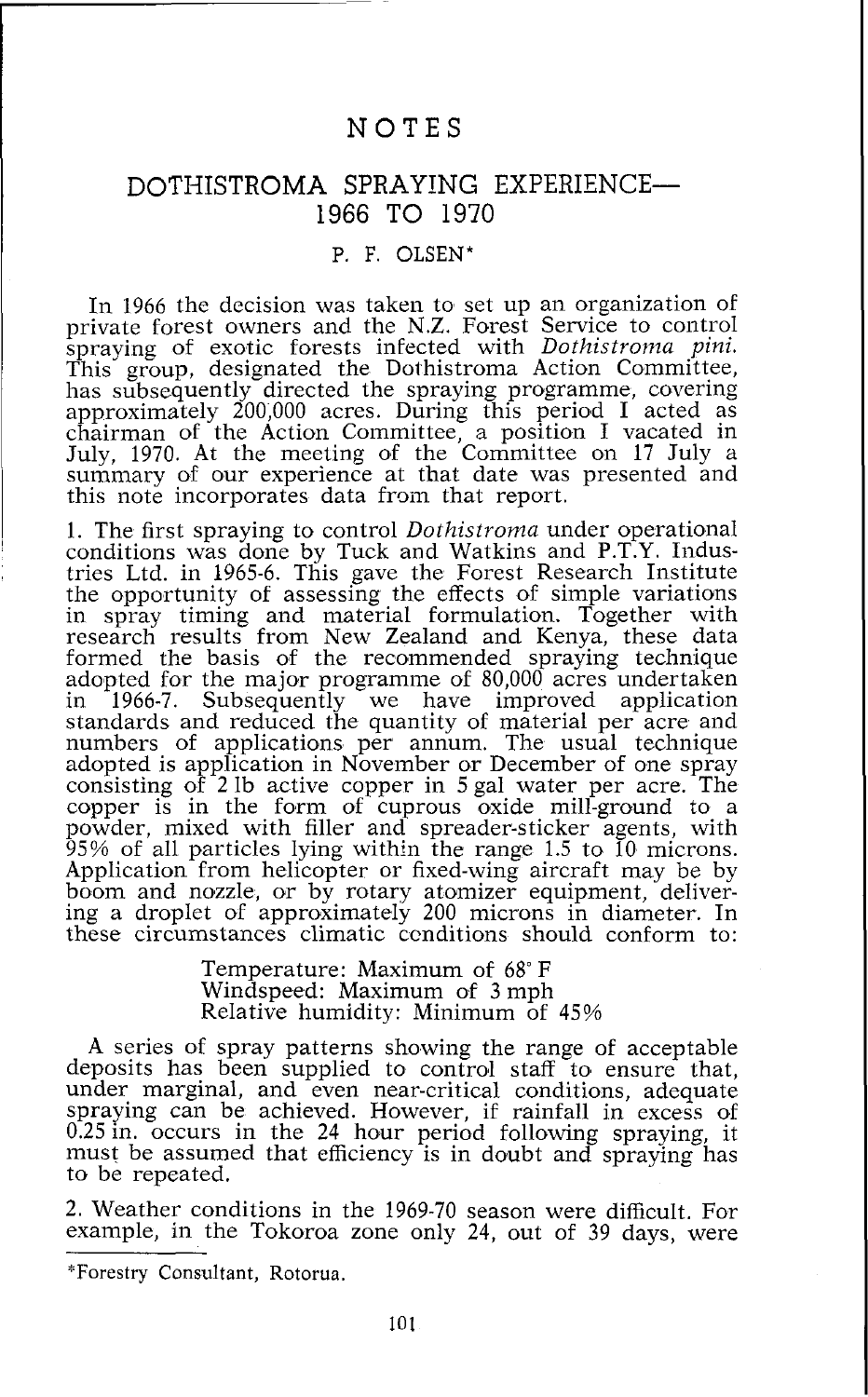suitable for spraying. For the Kaingaroa zone, only 21 days out of 49 were suitable. Spraying started on 12 November 1969 but treatment of some areas had to be delayed until 7 February 1970. This reflects in part the limits imposed by the limiting criteria but, more significantly, the difficult weather conditions occurring for a large proportion of the spraying season. Scattered showers cannot be predicted, and much re-spraying resulted from these. Also, hot stable air conditions built up very quickly so that spraying could be carried out satisfactorily only in the early morning. Evening temperatures often precluded the use of the latter part of the day.

3. The occurrence of these difficult conditions has led to a greater interest in the mechanics of spraying, and the consequent need to jnvestigate environmental conditions affecting spray efficiency. Analysis of the literature has assisted in deriving the present limiting criteria used for aircraft control. The visit of Professor W. Yates of the University of California, U.S.A., as a Research Fellow at the Agricultural Engineering Institute, Lincoln College, presented an opportunity to discuss our problems with a world authority on aerial application techniques.

**A** seminar sponsored jointly by the N.Z. Forest Service and Ivon Watkins-Dow Ltd., and chaired by J. Fitzpatrick, provided an opportunity for representatives of forest owners, agricultural chemical manufacturers and the air-work industry to discuss a plan of research which could be undertaken by Professor Yates and the A.E.I. with a view to development of better methods of spray application. At this meeting there was much support for a suggestion that the Dothistroma Action Committee could with advantage cover a wider range of activity than Dothistroma spraying, and, together with the forest industries, initiate investigations into many aspects of the use of aircraft in forestry.

At a subsequent meeting at Kinleith, Professor Yates, J. Hager and M. Watson of the A.E.I. reported on the work carried out in this research programme. Equipment being developed by this team for measurement of wind speed, temperature differences between the soil surface and at 35 ft altitude, and relative humidity, was described. This equipment will be loaned to forest company representatives for testing under operational conditions, and for tests of the efficiency of spraying equipment currently in use on aircraft. Development of a light, simple, portable control equipment package appears to be the next stage required, along with investigations of spray behaviour under different conditions.

4. The use of colour photographs to map areas to be sprayed has been discontinued owing to high cost. For a much lower cost, infected areas are spotted from the air and plotted on to black and white aerial photographs; some ground observations supplement these plans. However, colour photography is still being developed. N.Z. Aerial Mapping Ltd. now have a colour processing laboratory and aim to produce colour film with standard colour tone, not only within the roll and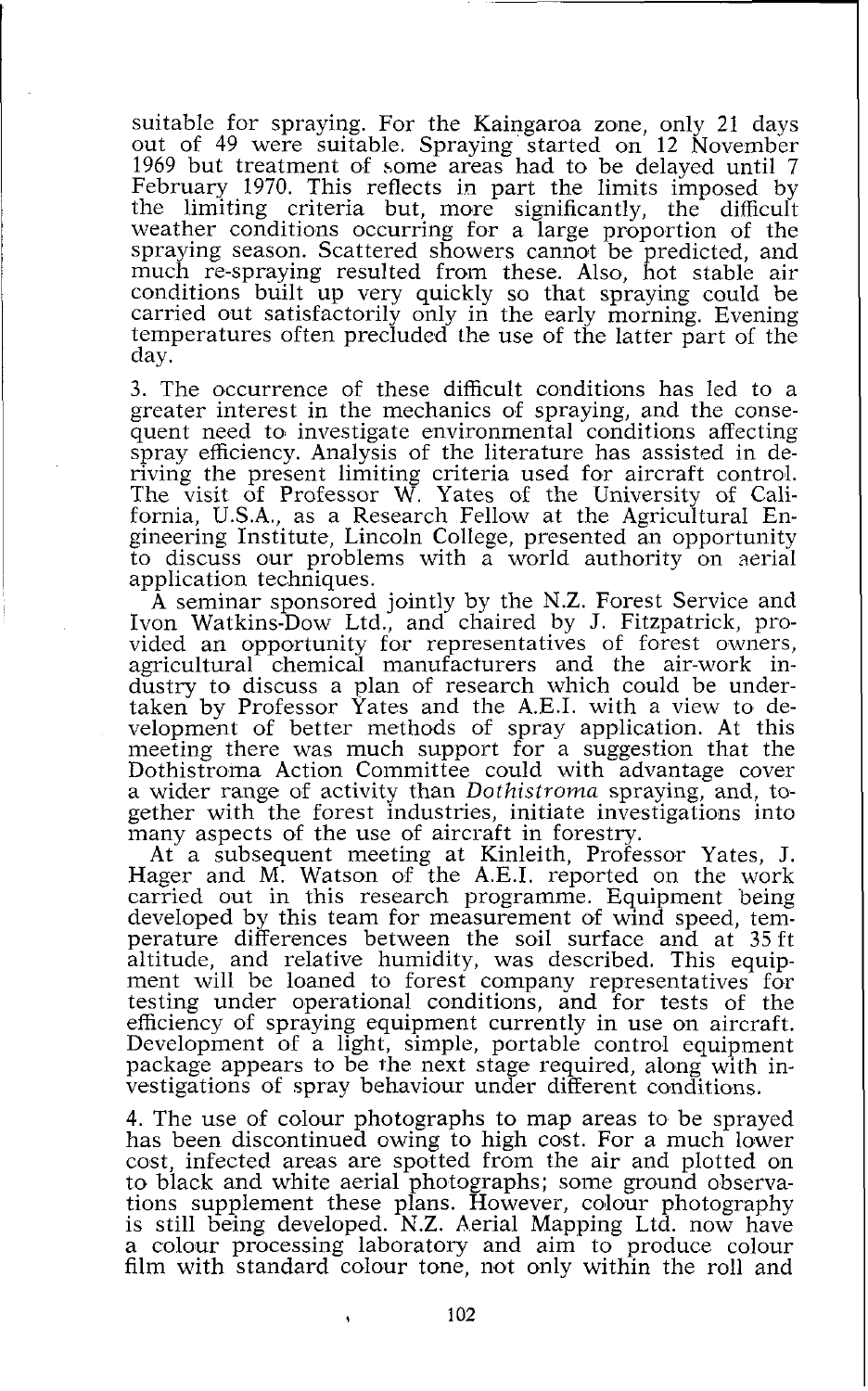from the centre to the margin of each frame, but also from one survey to the next. This is a most difficult assignment but colour photography, provided a stable colour base can be achieved, is superior to black and white for precise work on crown height, depth and width and for determining the impact of disease. Up to the present, colour stability has been available only where the original film has been processed to positive as a transparency.

The next requirement is a sharply defined crown image. Dr Whyte attempted to obtain this by using two cameras mounted on a boom on a helicopter. For various reasons this failed as have overseas attempts with a similar technique. Further trials have been carried out using parallel firebreaks for navigation and using two aircraft taking simultaneous pictures wih Wilde RC8 8‡ in. lens cameras. The recycling speed of the camera (3.5 seconds per cycle), and the film speed, of the camera (3.5 seconds per cycle), and the film speed, made it necessary to fly more than 2,000 ft above the trees. Below this height the aircraft would be travelling barely above stalling speed, and image drag would affect the precision of definition of the crown tip. Dr Whyte originally specified 1,700 ft as the maximum height for definiton of trees in the 16 to 18 ft height class. At 8,000 ft, the altitude dictated by the distance between the navigation tracks down the firebreaks (half a mile), the limitations imposed by aircraft speed, camera and film speed, were all overcome. Adequate definition of the crown tip, free of wind movement, should thus be obtained.

A much more precise control of aircraft is obtained with the distomat. This is an electronic measuring device which helps to maintain two aircraft at the correct distance apart. and also within 5" variation in tilt, crab, or altitude difference which can be tolerated by the stereo-plotter. The aircraft, using this device, can be independent of ground markers, and also closer to the trees to be photographed. Where the ground also closer to the trees to be photographed. Where the ground is visible, and crown density is adequate for interpretative recognition, in stands with a mean height of about 45 ft the altitude of the aircraft can be as low as 4,500 ft. RC8 photography, using  $8\frac{1}{4}$  in., 60° lens is practicable provided film speed is adequate. However, as with all flying operations, proper ground control js essential, and a start has been made in developing permanent ground markers in the form of four trees of different species from that of the crop.

The visit of Professor T. E. Avery to New Zealand at this juncture, with his considerable knowledge and experience of colour photography and photogrammetry, will be most advantageous.

5. The effect of *Dothistroma* infection has perhaps been less than was originally feared. Sufficient areas have been left unsprayed to indicate that over the past four years we have sprayed on a larger scale than was absolutely necessary. Rotoehu Forest has been infected for at least six years; no spraying has been done and I would strongly recommend that none be done in the near future. This site has a value greater than most of those in the Bay of Plenty should spraying not be